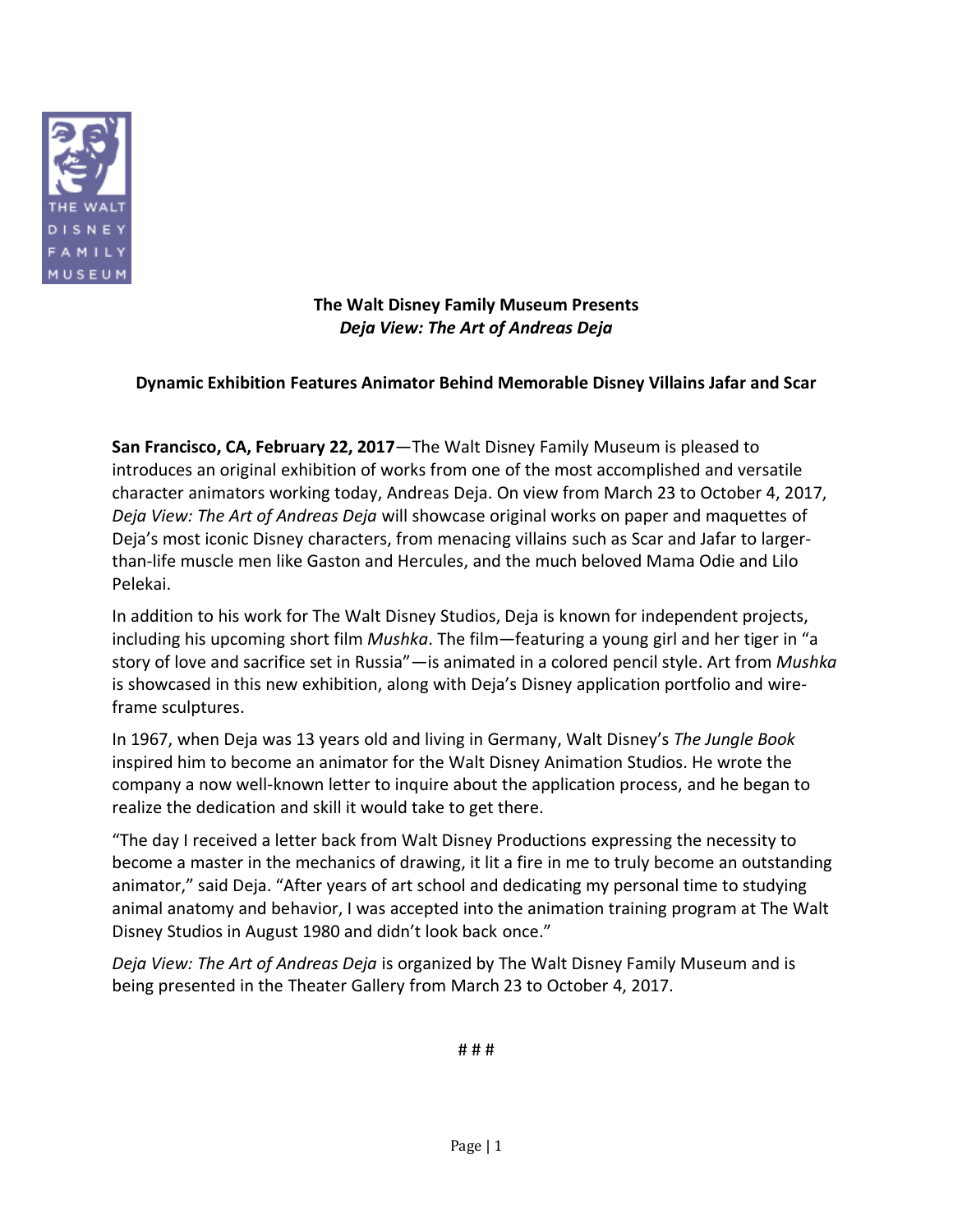## **ABOUT ANDREAS DEJA**

Andreas Deja first applied for a job as a Disney animator at the age of 10. Born in Poland and raised in Germany, he remembers writing to The Studios immediately after seeing *The Jungle Book*. The Studios wrote back to explain there were no openings but that they were always on the look-out for new talent. This offered him the encouragement he needed and the motivation to work hard towards that goal. At the age of 20, after completing his studies, he applied again and this time he was accepted. Deja completed several tests and went on to do early character design, costume research, and animation for *The Black Cauldron* (1985), *The Great Mouse Detective* (1986), *Oliver & Company* (1988), and *Who Framed Roger Rabbit* (1988).

While working on *The Little Mermaid* (1989), Deja oversaw the animation of King Triton, a powerful figure that required expert skills in draftsmanship and acting ability. For Disney's Academy Award®-winning animated musical *Beauty and the Beast* (1991), he served as the supervising animator for the first of his many Disney villains, the very pompous and narrowminded Gaston.

Deja continued to explore his darker side by designing and animating the evil vizier, Jafar, for Disney's animated-musical hit *Aladdin* (1992). He went on to supervise the animation of the power-hungry villain, Scar, in *The Lion King* (1994), which has become one of The Walt Disney Studios' most successful films, which became The Walt Disney Studios' most successful animated film at the time of its release, and quickly earned a place as one of the industry's biggest films of all time.

For his next assignment, Deja relocated to the Walt Disney Animation Studios' Paris animation facility for a stint overseeing the animation of Mickey Mouse in *Runaway Brain,* the first new Mickey short since 1953 and an Oscar® nominee in 1996 for Best Animated Short. Following that, he returned to Burbank where he took on the challenging assignment of bringing life and personality to the title hero in Disney's 35th full-length animated feature, *Hercules* (1997). He went on to design and supervise the animation for the charming and unpredictable little Hawaiian girl, Lilo in *Lilo & Stitch* (2002), hailed as one of the Studios' most entertaining and imaginative features.

Deja contributed animation for several characters in Disney's live-action/animated musical *Enchanted* (2007), and served as one of the supervising animators on Goofy's big-screen return in the short film *How to Hook Up Your Home Theatre* (2007)*.* He was a supervising animator on Disney's hand-drawn animated feature, *The Princess and the Frog* (2009). Deja supervised the animation of Tigger for a new Winnie the Pooh feature, which was released theatrically in 2011.

In 2007, he was honored with the Winsor McKay Award from ASIFA-Hollywood (the International Animated Film Association). In 2015, he was named a Disney Legend by The Walt Disney Company. At present time, Andreas Deja is working on his own independent animated short films, including *Mushka*, and contributes regularly animation related material on his blog, "Deja View."